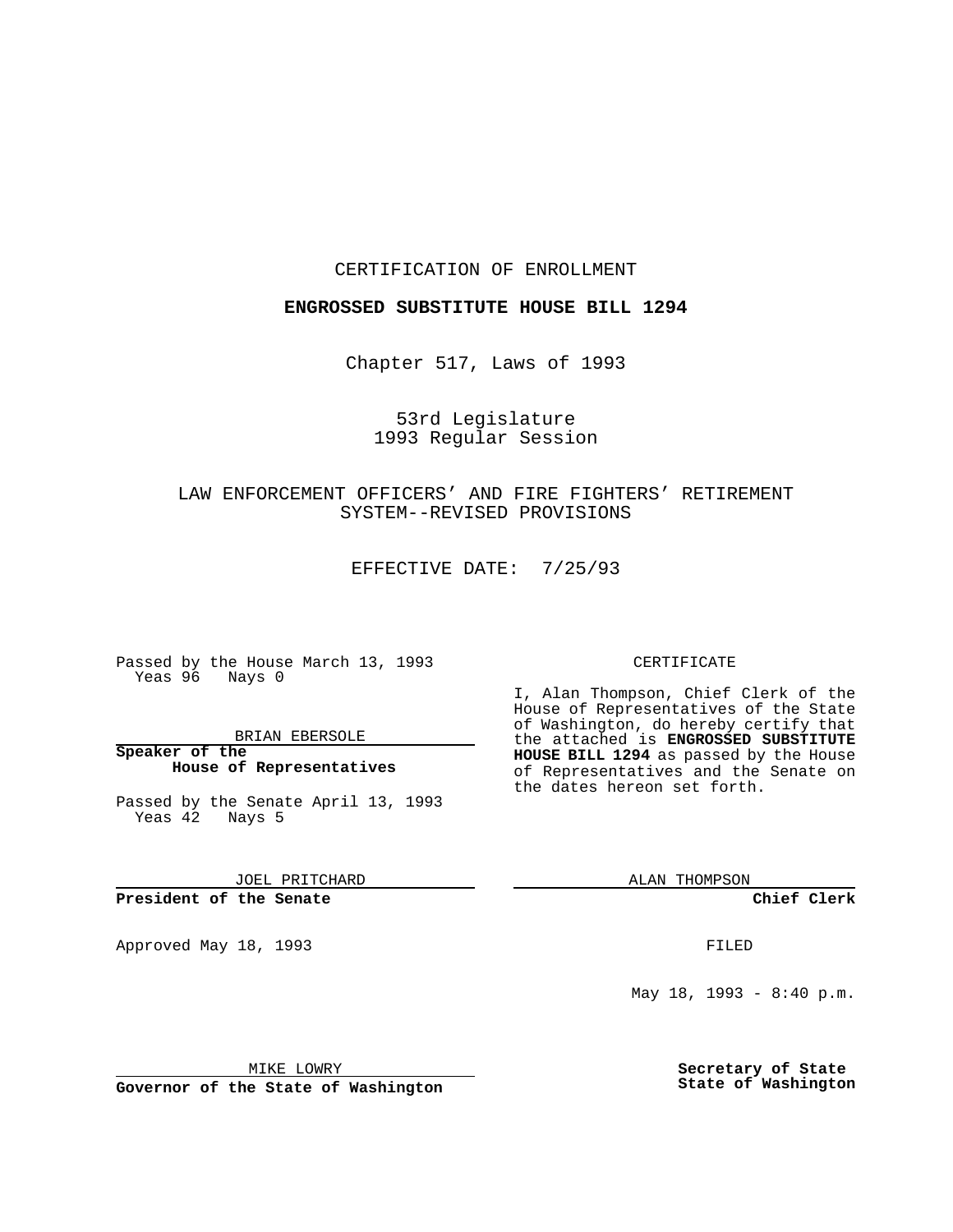# **ENGROSSED SUBSTITUTE HOUSE BILL 1294** \_\_\_\_\_\_\_\_\_\_\_\_\_\_\_\_\_\_\_\_\_\_\_\_\_\_\_\_\_\_\_\_\_\_\_\_\_\_\_\_\_\_\_\_\_\_\_

\_\_\_\_\_\_\_\_\_\_\_\_\_\_\_\_\_\_\_\_\_\_\_\_\_\_\_\_\_\_\_\_\_\_\_\_\_\_\_\_\_\_\_\_\_\_\_

Passed Legislature - 1993 Regular Session

### **State of Washington 53rd Legislature 1993 Regular Session**

**By** House Committee on Appropriations (originally sponsored by Representatives Locke, Mielke, Orr, Heavey, Scott, Quall, Chappell, R. Fisher, R. Meyers, Ludwig, R. Johnson, Wood, Grant, Riley, King, Mastin, Forner, Franklin, Karahalios, Jacobsen, Zellinsky, Romero, Johanson, Morris, Flemming, Leonard, Brown, Finkbeiner, Holm, Eide, G. Cole, Ogden, Jones, Wang, Sheldon, Bray, G. Fisher, Long, Dellwo, Roland, Tate, Springer, Thibaudeau, L. Johnson, J. Kohl, Veloria, Dunshee, Basich, Campbell, Kessler, H. Myers, Vance, Brough, Dorn, Hansen, Schmidt, Cooke, Casada, Edmondson, Carlson and Brumsickle)

Read first time 03/08/93.

 AN ACT Relating to the law enforcement officers' and fire fighters' retirement system; amending RCW 41.26.420, 41.26.430, 41.26.470, 41.26.530, 41.26.540, 41.26.550, 41.54.010, 41.54.040, and 41.56.460; adding a new section to chapter 41.26 RCW; and creating a new section.

5 BE IT ENACTED BY THE LEGISLATURE OF THE STATE OF WASHINGTON:

6 NEW SECTION. **Sec. 1.** A new section is added to chapter 41.26 RCW 7 under the subchapter heading "Plan II" to read as follows:

 The legislature recognizes the demanding, physical nature of law enforcement and fire fighting, and the resulting need to allow law enforcement officers and fire fighters to make transitions into other careers when these employees feel they can no longer pursue law enforcement or fire fighting. The legislature also recognizes the challenge and cost of maintaining the viability of a retired employee's benefit over longer periods of retirement as longevity increases, and that this problem is compounded for employees who leave a career before they retire from the work force.

17 Therefore, the purpose of this act is to: (1) Provide full 18 retirement benefits to law enforcement officers and fire fighters at an 19 appropriate age that reflects the unique and physically demanding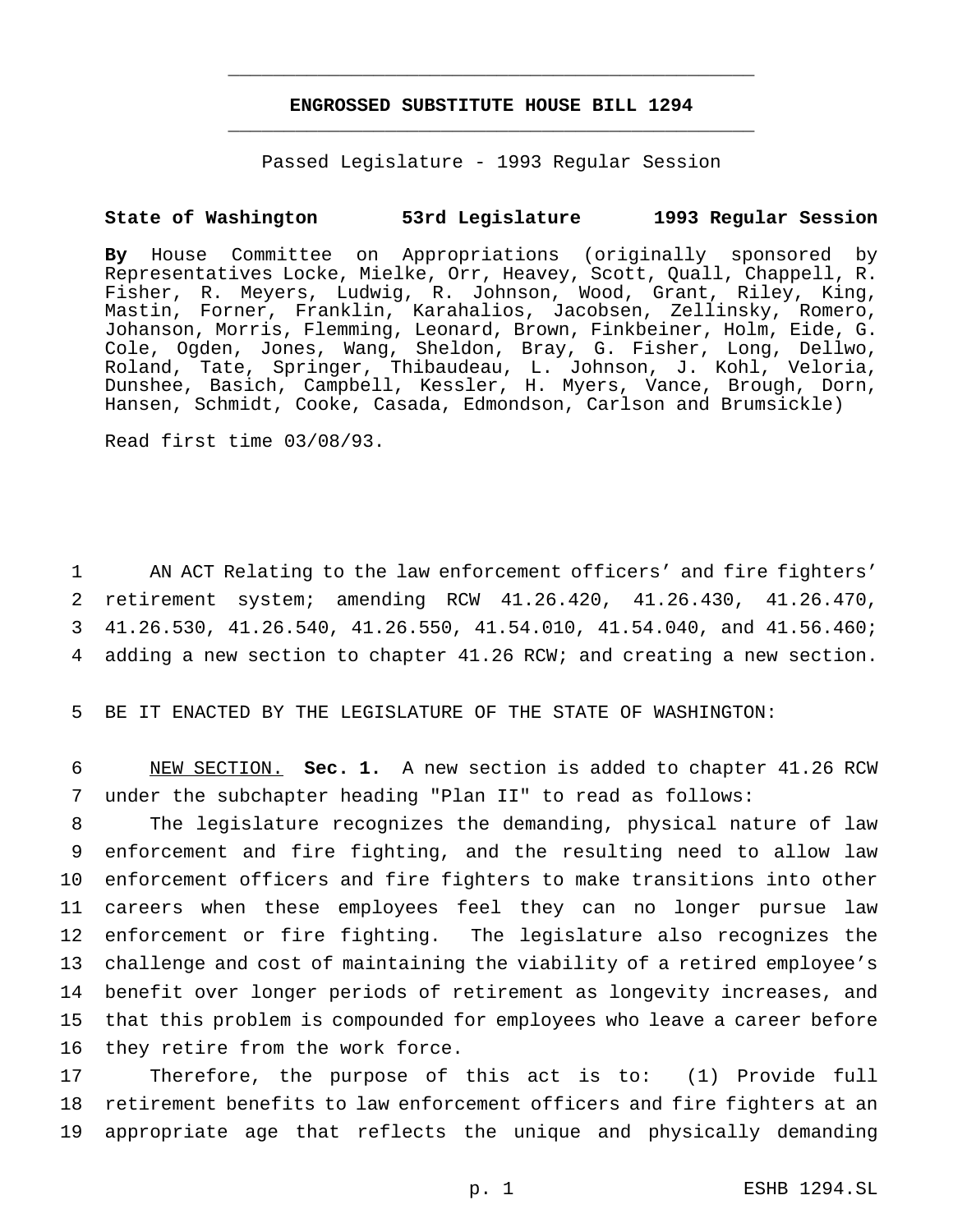nature of their work; (2) provide a fair and reasonable value from the retirement system for those who leave the law enforcement or fire fighting profession before retirement; (3) increase flexibility for law enforcement officers and fire fighters to make transitions into other public or private sector employment; (4) increase employee options for addressing retirement needs, personal financial planning, and career transitions; and (5) continue the legislature's established policy of having employees pay a fifty percent share of the contributions toward their retirement benefits and any enhancements.

 **Sec. 2.** RCW 41.26.420 and 1979 ex.s. c 249 s 4 are each amended to read as follows:

 Except as provided in RCW 41.26.530, a member of the retirement system shall receive a retirement allowance equal to two percent of such member's final average salary for each year of service.

 **Sec. 3.** RCW 41.26.430 and 1991 c 343 s 18 are each amended to read as follows:

 (1) NORMAL RETIREMENT. Any member with at least five service 18 credit years of service who has attained at least age ((fifty-eight)) 19 fifty-five shall be eligible to retire and to receive a retirement allowance computed according to the provisions of RCW 41.26.420.

 (2) EARLY RETIREMENT. Any member who has completed at least twenty service credit years of service and has attained age fifty shall be eligible to retire and to receive a retirement allowance computed according to the provisions of RCW 41.26.420, except that a member retiring pursuant to this subsection shall have the retirement allowance actuarially reduced to reflect the difference in the number 27 of years between age at retirement and the attainment of age ((fifty-28 eight)) fifty-five.

 **Sec. 4.** RCW 41.26.470 and 1990 c 249 s 19 are each amended to read as follows:

 (1) A member of the retirement system who becomes totally incapacitated for continued employment by an employer as determined by the director shall be eligible to receive an allowance under the provisions of RCW 41.26.410 through 41.26.550. Such member shall receive a monthly disability allowance computed as provided for in RCW 41.26.420 and shall have such allowance actuarially reduced to reflect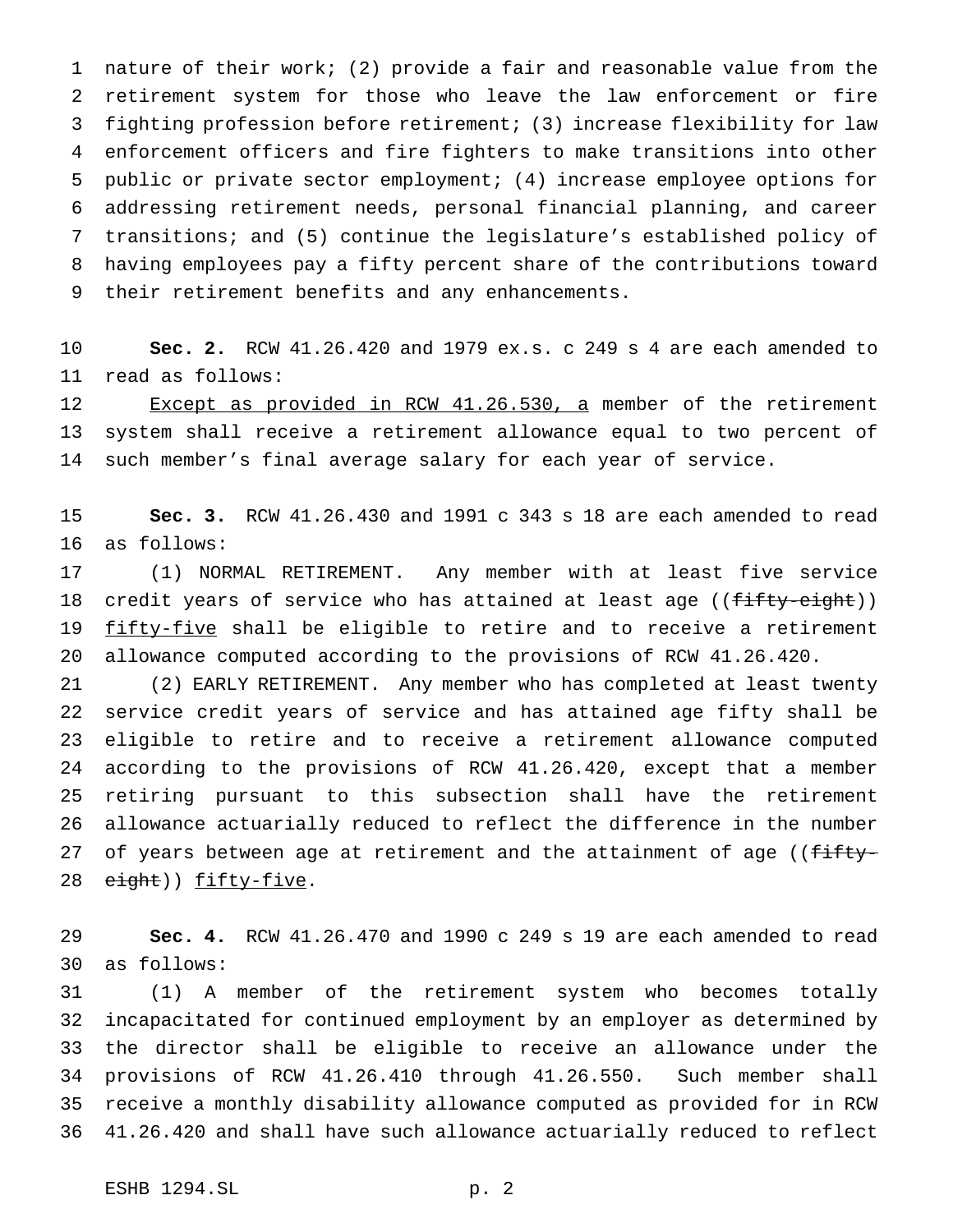the difference in the number of years between age at disability and the 2 attainment of age ((fifty-eight)) fifty-five.

 (2) Any member who receives an allowance under the provisions of this section shall be subject to such comprehensive medical examinations as required by the department. If such medical examinations reveal that such a member has recovered from the incapacitating disability and the member is no longer entitled to benefits under Title 51 RCW, the retirement allowance shall be canceled and the member shall be restored to duty in the same civil service rank, if any, held by the member at the time of retirement or, if unable to perform the duties of the rank, then, at the member's request, in such other like or lesser rank as may be or become open and available, the duties of which the member is then able to perform. In no event shall a member previously drawing a disability allowance be returned or be restored to duty at a salary or rate of pay less than the current salary attached to the rank or position held by the member at the date of the retirement for disability. If the department determines that the member is able to return to service, the member is entitled to notice and a hearing. Both the notice and the hearing shall comply with the requirements of chapter 34.05 RCW, the Administrative Procedure Act.

 (3) Those members subject to this chapter who became disabled in the line of duty on or after July 23, 1989, and who receive benefits under RCW 41.04.500 through 41.04.530 or similar benefits under RCW 41.04.535 shall receive or continue to receive service credit subject to the following:

 (a) No member may receive more than one month's service credit in a calendar month.

 (b) No service credit under this section may be allowed after a member separates or is separated without leave of absence.

 (c) Employer contributions shall be paid by the employer at the rate in effect for the period of the service credited.

 (d) Employee contributions shall be collected by the employer and paid to the department at the rate in effect for the period of service credited.

(e) State contributions shall be as provided in RCW 41.26.450.

 (f) Contributions shall be based on the regular compensation which the member would have received had the disability not occurred.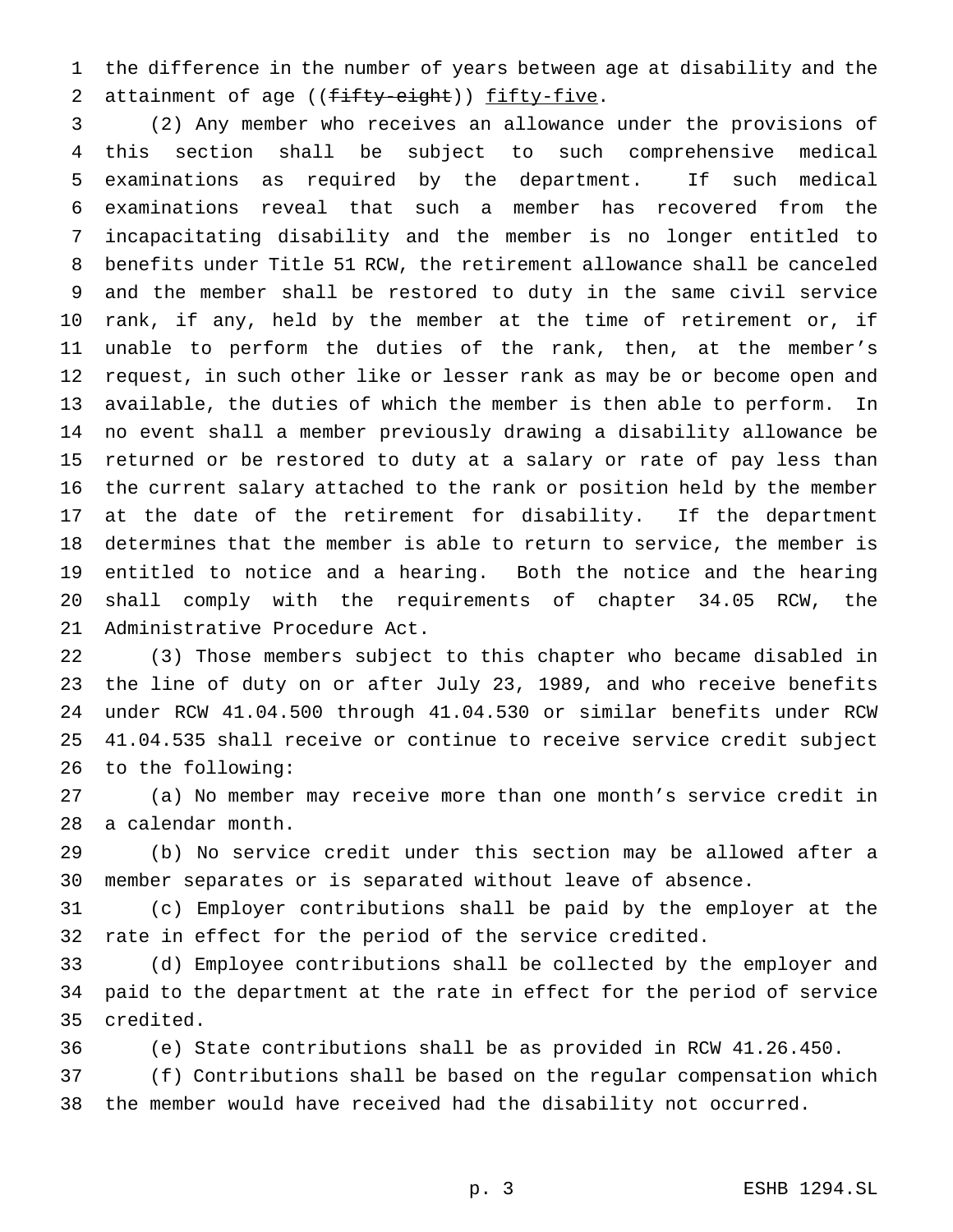(g) The service and compensation credit under this section shall be granted for a period not to exceed six consecutive months.

 (h) Should the legislature revoke the service credit authorized under this section or repeal this section, no affected employee is entitled to receive the credit as a matter of contractual right.

 (4)(a) If the recipient of a monthly retirement allowance under this section dies before the total of the retirement allowance paid to the recipient equals the amount of the accumulated contributions at the date of retirement, then the balance shall be paid to such person or persons having an insurable interest in his or her life as the recipient has nominated by written designation duly executed and filed with the director, or, if there is no such designated person or persons still living at the time of the recipient's death, then to the surviving spouse, or, if there is neither such designated person or persons still living at the time of his or her death nor a surviving spouse, then to his or her legal representative.

 (b) If a recipient of a monthly retirement allowance under this section died before April 27, 1989, and before the total of the retirement allowance paid to the recipient equaled the amount of his or her accumulated contributions at the date of retirement, then the department shall pay the balance of the accumulated contributions to the member's surviving spouse or, if there is no surviving spouse, then in equal shares to the member's children. If there is no surviving spouse or children, the department shall retain the contributions.

 **Sec. 5.** RCW 41.26.530 and 1977 ex.s. c 294 s 14 are each amended to read as follows:

27 (1) A member who separates or has separated after having completed at least five years of service may remain a member during the period of such member's absence from service for the exclusive purpose only of receiving a retirement allowance under the provisions of RCW 41.26.430 if such member maintains the member's accumulated contributions intact. (2) The retirement allowance payable under the provisions of RCW 33 41.26.430 to a member who separates after having completed at least twenty years of service, and remains a member during the period of his 35 or her absence from service by maintaining his or her accumulated contributions intact, shall be increased by twenty-five one-hundredths 37 of one percent, compounded for each month from the date of separation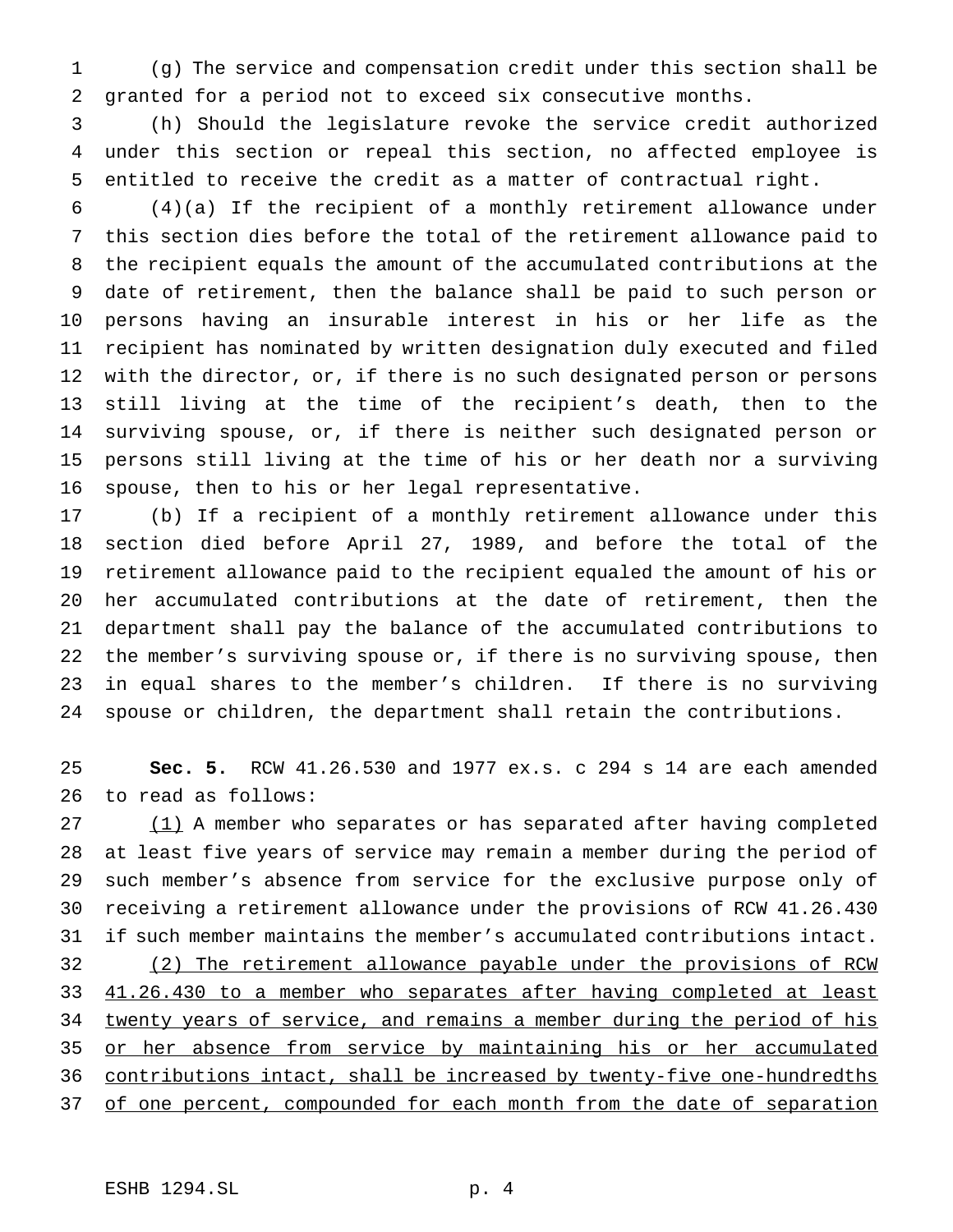to the date the retirement allowance commences as provided in RCW 41.26.490.

 **Sec. 6.** RCW 41.26.540 and 1982 1st ex.s. c 52 s 5 are each amended to read as follows:

 (1) A member who has completed less than ten years of service, who ceases to be an employee of an employer except by service or disability retirement, may request a refund of the member's accumulated 8 contributions. A member who has completed ten or more years of 9 service, who ceases to be an employee of an employer except by service 10 or disability retirement, may request a refund of one hundred fifty 11 percent of the member's accumulated contributions.

 (2) The refund shall be made within ninety days following the receipt of the request and notification of termination through the contribution reporting system by the employer; except that in the case of death, an initial payment shall be made within thirty days of receipt of request for such payment and notification of termination through the contribution reporting system by the employer. A member who files a request for refund and subsequently enters into employment with another employer prior to the refund being made shall not be eligible for a refund. The refund of accumulated contributions shall terminate all rights to benefits under RCW 41.26.410 through 41.26.550.

 **Sec. 7.** RCW 41.26.550 and 1977 ex.s. c 294 s 16 are each amended to read as follows:

 A member, who had left service and withdrawn the member's 25 ((accumulated contributions)) funds pursuant to RCW 41.26.540, shall receive service credit for such prior service if the member restores 27 all withdrawn ((accumulated contributions)) funds together with interest since the time of withdrawal as determined by the department. The restoration of such funds must be completed within five years of the resumption of service or prior to retirement, whichever occurs first.

 **Sec. 8.** RCW 41.54.010 and 1990 c 192 s 1 are each amended to read as follows:

 The definitions in this section apply throughout this chapter unless the context clearly requires otherwise.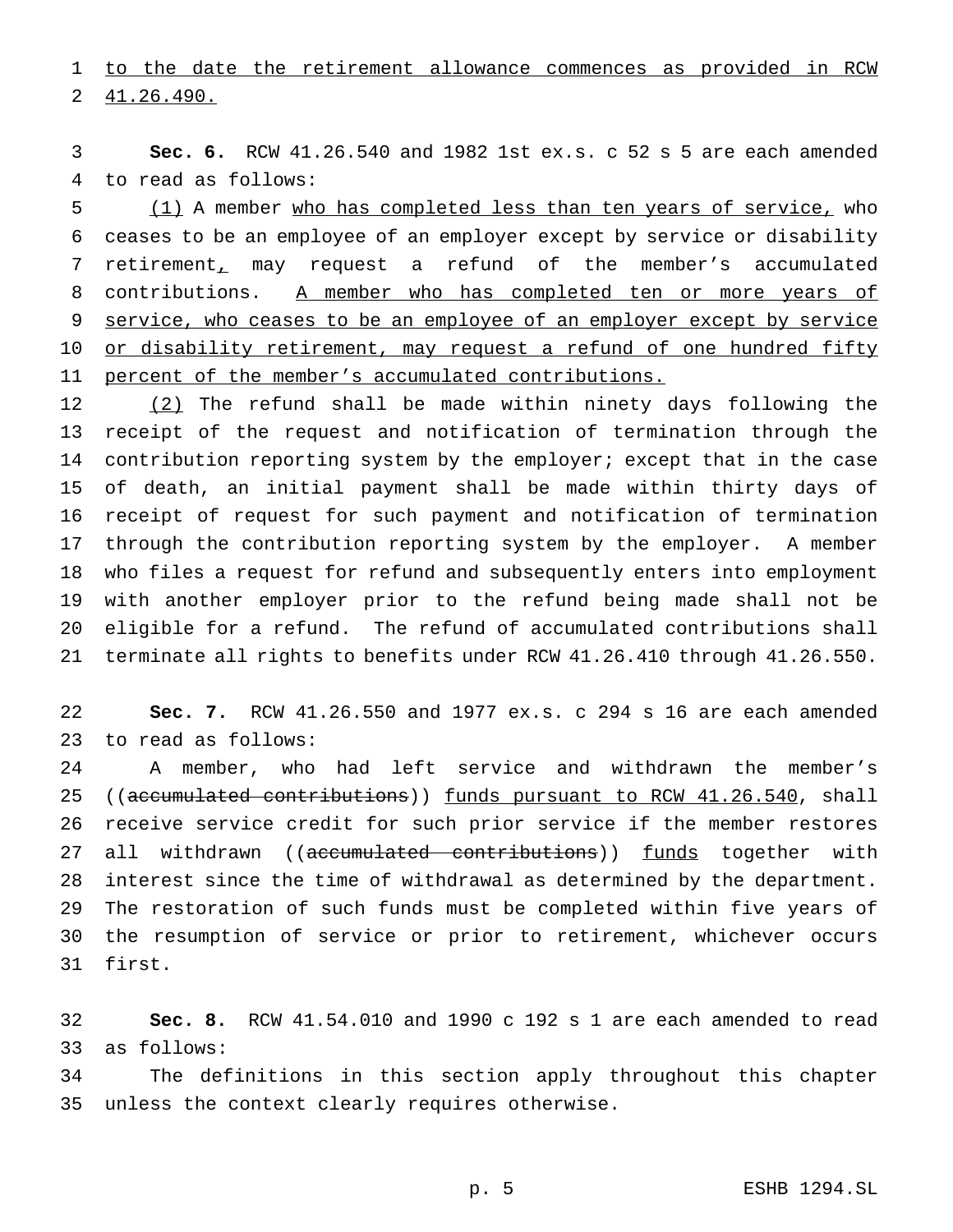(1) "Base salary" means salaries or wages earned by a member of a system during a payroll period for personal services and includes wages and salaries deferred under provisions of the United States internal revenue code, but shall exclude overtime payments, nonmoney maintenance compensation, and lump sum payments for deferred annual sick leave, unused accumulated vacation, unused accumulated annual leave, any form of severance pay, any bonus for voluntary retirement, any other form of leave, or any similar lump sum payment.

(2) "Department" means the department of retirement systems.

 (3) "Director" means the director of the department of retirement systems.

 (4) "Dual member" means a person who (a) is or becomes a member of a system on or after July 1, 1988, (b) has been a member of one or more other systems, and (c) has never been retired for service from a retirement system and is not receiving a disability retirement or disability leave benefit from any retirement system listed in RCW 41.50.030 or subsection (6) of this section.

 (5) "Service" means the same as it may be defined in each respective system. For the purposes of RCW 41.54.030, military service granted under RCW 41.40.170(3) or 43.43.260 may only be based on service accrued under chapter 41.40 or 43.43 RCW, respectively.

 (6) "System" means the retirement systems established under 23 chapters 41.32, 41.40, 41.44, and 43.43 RCW; plan II of the system 24 established under chapter 41.26 RCW; and the city employee retirement systems for Seattle, Tacoma, and Spokane. The inclusion of an individual first class city system is subject to the procedure set forth in RCW 41.54.061.

 **Sec. 9.** RCW 41.54.040 and 1990 c 192 s 5 are each amended to read as follows:

 (1) Except where subsection (4) of this section applies, retirement allowances calculated under RCW 41.54.030 shall be paid separately by each respective current and prior system. Any deductions from such separate payments shall be according to the provisions of the respective systems.

 (2) Postretirement adjustments, if any, shall be applied by the respective systems based on the payments made under subsection (1) of this section.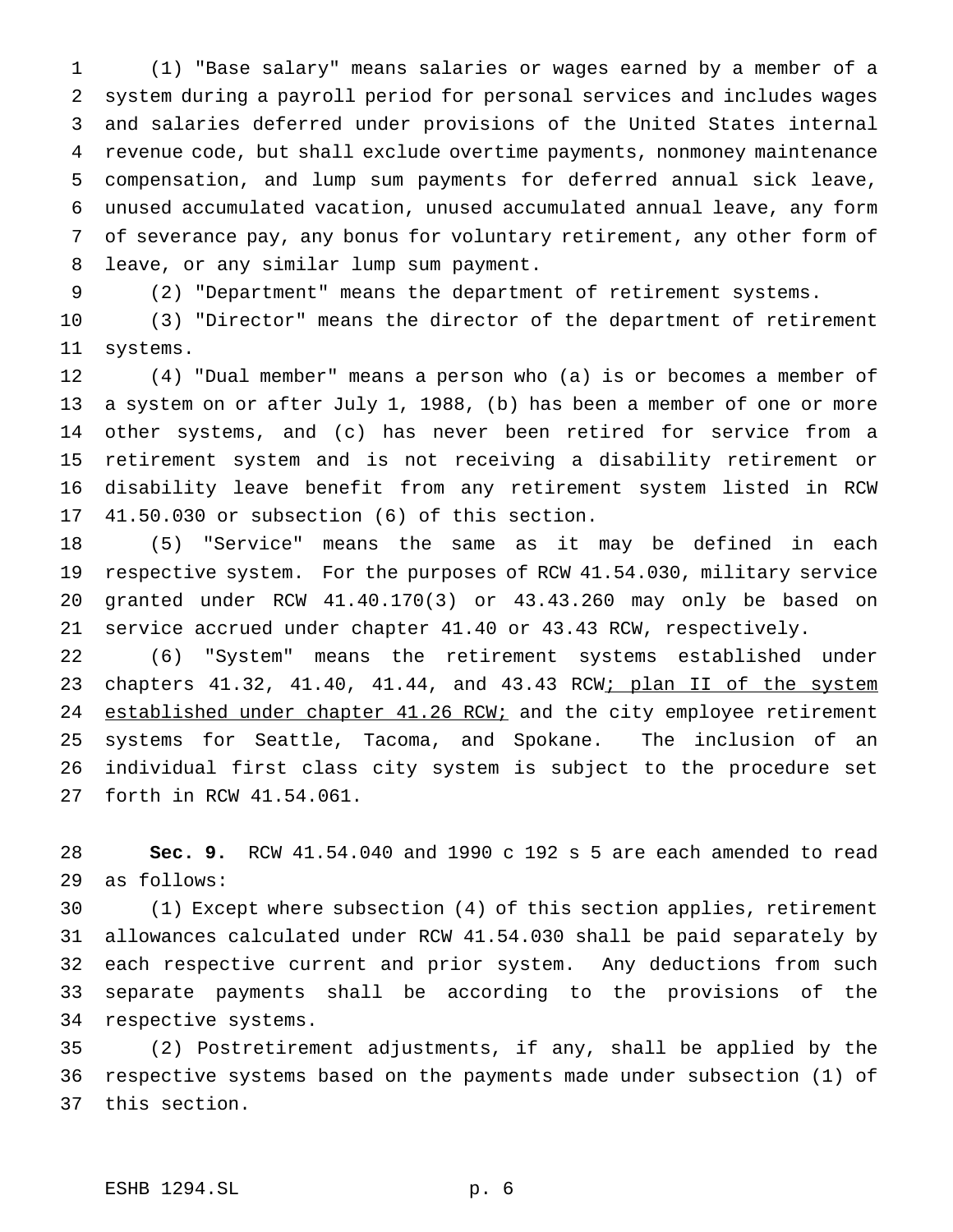(3) If a dual member dies in service in any system, the surviving spouse shall receive the same benefit from each system that would have been received if the member were active in the system at the time of death based on service actually established in that system. However, this subsection does not make a surviving spouse eligible for the survivor benefits provided in RCW 43.43.270.

 (4) The department shall adopt rules under chapter 34.05 RCW to ensure that where a dual member has service in a system established 9 under chapter 41.32, 41.40, 41.44, or 43.43 RCW; service in plan II of 10 the system established under chapter 41.26 RCW; and service under the city employee retirement system for Seattle, Tacoma, or Spokane, the entire additional cost incurred as a result of the dual member receiving a benefit under this chapter shall be borne by the city retirement system that the person is a member of.

 **Sec. 10.** RCW 41.56.460 and 1988 c 110 s 1 are each amended to read as follows:

17 (1) In making its determination, the panel shall be mindful of the legislative purpose enumerated in RCW 41.56.430 and as additional standards or guidelines to aid it in reaching a decision, it shall take into consideration the following factors:

(a) The constitutional and statutory authority of the employer;

22 (b) Stipulations of the parties;

 (c)(i) For employees listed in RCW 41.56.030(7)(a) and 41.56.495, comparison of the wages, hours and conditions of employment of personnel involved in the proceedings with the wages, hours, and conditions of employment of like personnel of like employers of similar 27 size on the west coast of the United States;

 (ii) For employees listed in RCW 41.56.030(7)(b), comparison of the wages, hours, and conditions of employment of personnel involved in the proceedings with the wages, hours, and conditions of employment of like personnel of public fire departments of similar size on the west coast of the United States. However, when an adequate number of comparable employers exists within the state of Washington, other west coast employers shall not be considered;

 (d) The average consumer prices for goods and services, commonly known as the cost of living;

 (e) Changes in any of the foregoing circumstances during the 38 pendency of the proceedings; and